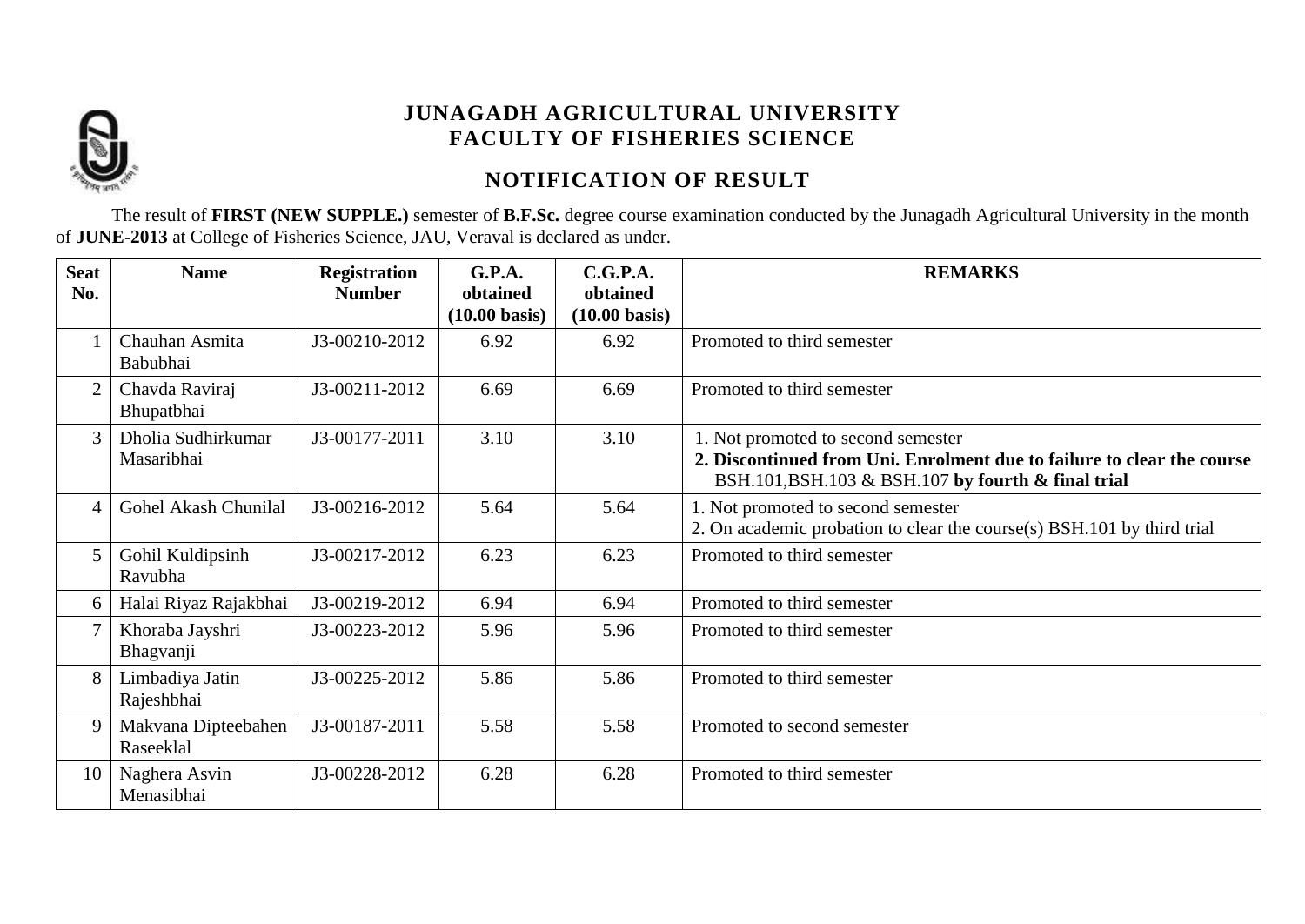| <b>Seat</b><br>No. | <b>Name</b>                            | <b>Registration</b><br><b>Number</b> | G.P.A.<br>obtained      | C.G.P.A.<br>obtained    | <b>REMARKS</b>                                                                                           |
|--------------------|----------------------------------------|--------------------------------------|-------------------------|-------------------------|----------------------------------------------------------------------------------------------------------|
|                    |                                        |                                      | $(10.00 \text{ basis})$ | $(10.00 \text{ basis})$ |                                                                                                          |
| 11                 | Patel Sonal Nitinbhai                  | J3-00232-2012                        | 5.90                    | 5.90                    | 1. Not promoted to third semester<br>2. On academic probation to clear the course BSH.101 by third trial |
|                    |                                        |                                      |                         |                         | 3. He has also to clear the course FAQ.102 of second semester by second<br>trial                         |
| 12                 | Rathod Hasmukhbhai<br>Dilipbhai        | J3-00233-2012                        | 6.04                    | 6.04                    | Promoted to third semester                                                                               |
| 13                 | Sikotariya<br>Sanishthakumar<br>Haresh | J3-00237-2012                        | 6.13                    | 6.13                    | Promoted to third semester                                                                               |
| 14                 | Vagh Bharatkumar<br>Hareshbhai         | J3-00242-2012                        | 6.10                    | 6.10                    | Promoted to third semester                                                                               |

## No. JAU / REG / EXAM / T-5 / 3585-87/ 2013 **REGISTRAR** Date: 22 / 08 / 2013

- 1. The Principal & Dean, College of Fisheries Science, J.A.U., Veraval (5 copies).
- 2. The Director of Students' Welfare, JAU, Junagadh.
- 3. Table-4 of this office.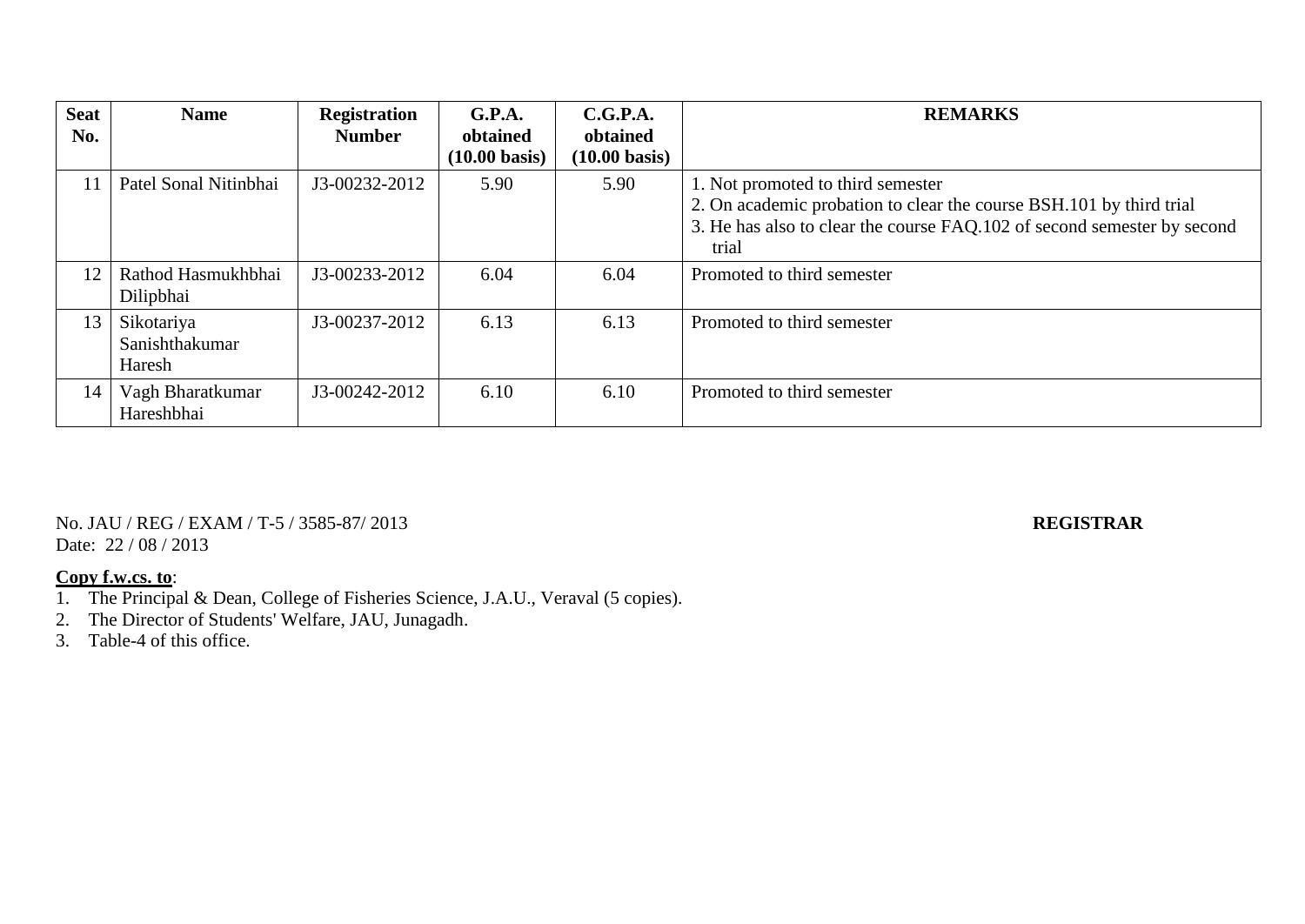

# **NOTIFICATION OF RESULT**

The result of **SECOND (NEW REGU.)** semester of **B.F.Sc.** degree course examination conducted by the Junagadh Agricultural University in the month of **JUNE-2013** at College of Fisheries Science, JAU, Veraval is declared as under.

| <b>Seat</b> | <b>Name</b>           | <b>Registration</b> | G.P.A.                  | C.G.P.A.                | <b>REMARKS</b>                                                       |
|-------------|-----------------------|---------------------|-------------------------|-------------------------|----------------------------------------------------------------------|
| No.         |                       | <b>Number</b>       | obtained                | obtained                |                                                                      |
|             |                       |                     | $(10.00 \text{ basis})$ | $(10.00 \text{ basis})$ |                                                                      |
|             | <b>Bharda Sheetal</b> | J3-00205-2012       | 7.11                    | 7.37                    | Promoted to third semester                                           |
|             | Kanubhai              |                     |                         |                         |                                                                      |
|             | Bhayani Vishalkumar   | J3-00206-2012       | 6.00                    | 6.38                    | 1. Promoted to third semester                                        |
|             | Madhubhai             |                     |                         |                         | 2. On academic probation to clear the course FAQ.102 by second trial |
| 3           | Chamudiya Siddharth   | J3-00207-2012       | 6.35                    | 6.57                    | Promoted to third semester                                           |
|             | Ramjibhai             |                     |                         |                         |                                                                      |
| 4           | Chauhan Asmita        | J3-00208-2012       | 6.54                    | 6.92                    | Promoted to third semester                                           |
|             | Babubhai              |                     |                         |                         |                                                                      |
| 5           | Chavda Raviraj        | J3-00209-2012       | 6.74                    | 6.52                    | Promoted to third semester                                           |
|             | Bhupatbhai            |                     |                         |                         |                                                                      |
| 6           | Chovatiya Milan       | J3-00210-2012       | 6.17                    | 6.51                    | Promoted to third semester                                           |
|             | Manaharbhai           |                     |                         |                         |                                                                      |
|             | Dalki Jayshriben      | J3-00211-2012       | 5.56                    | 6.08                    | 1. Promoted to third semester                                        |
|             | Ramjibhai             |                     |                         |                         | 2. On academic probation to clear the course FAQ.102 by second trial |
| 8           | Erada Prakashbhai     | J3-00212-2012       | 6.59                    | 6.48                    | Promoted to third semester                                           |
|             | Bachubhai             |                     |                         |                         |                                                                      |
| $\mathbf Q$ | Fofandi Roshniben     | J3-00213-2012       | 6.63                    | 6.81                    | Promoted to third semester                                           |
|             | Damjibhai             |                     |                         |                         |                                                                      |
| 10          | <b>Gohel Vivek</b>    | J3-00214-2012       | 5.77                    | 6.04                    | Promoted to third semester                                           |
|             | Prakashbhai           |                     |                         |                         |                                                                      |
| 11          | Gohil Kuldipsinh      | J3-00215-2012       | 6.56                    | 6.88                    | Promoted to third semester                                           |
|             | Ravubha               |                     |                         |                         |                                                                      |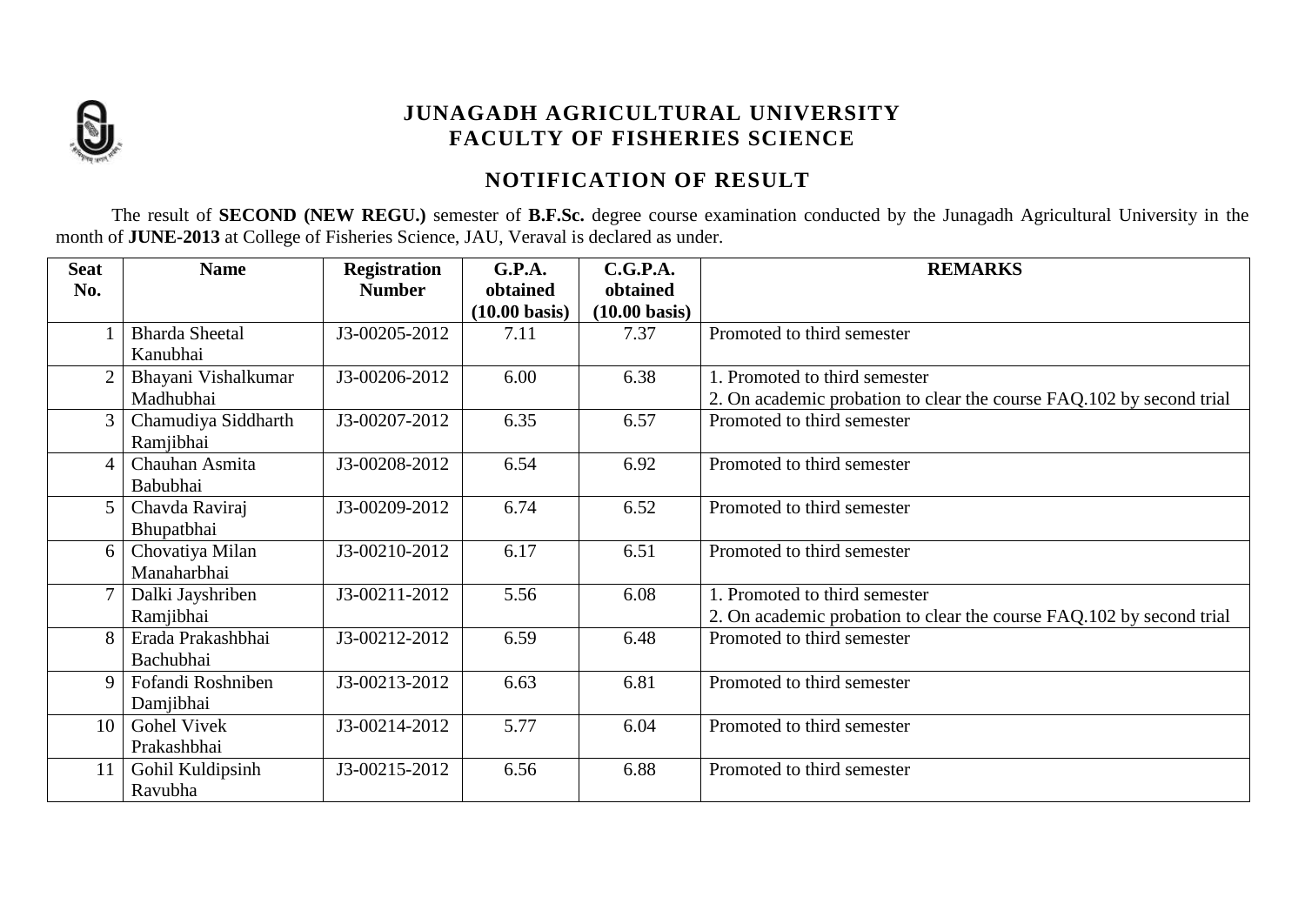| <b>Seat</b>     | <b>Name</b>           | <b>Registration</b> | <b>G.P.A.</b>           | C.G.P.A.                | <b>REMARKS</b>                                                       |
|-----------------|-----------------------|---------------------|-------------------------|-------------------------|----------------------------------------------------------------------|
| No.             |                       | <b>Number</b>       | obtained                | obtained                |                                                                      |
|                 |                       |                     | $(10.00 \text{ basis})$ | $(10.00 \text{ basis})$ |                                                                      |
| 12              | Goswami Megha         | J3-00181-2011       | 5.42                    | 5.50                    | 1. Promoted to third semester                                        |
|                 | Dineshgiri            |                     |                         |                         | 2. On academic probation to clear the course(s) FAQ.102 & AEN.104    |
|                 |                       |                     |                         |                         | by second trial                                                      |
| 13              | Halai Riyaz Rajakbhai | J3-00217-2012       | 5.73                    | 5.96                    | 1. Promoted to third semester                                        |
|                 |                       |                     |                         |                         | 2. On academic probation to clear the course FAQ.102 by second trial |
| 14              | Jamod Dhara           | J3-00218-2012       | 7.52                    | 7.53                    | Promoted to third semester                                           |
|                 | Pradipbhai            |                     |                         |                         |                                                                      |
| 15 <sup>1</sup> | Jungi Dhaval Naran    | J3-00219-2012       | 6.39                    | 6.64                    | Promoted to third semester                                           |
| 16              | Jungi Harishchandra   | J3-00184-2011       | 6.10                    | 6.07                    | Promoted to third semester                                           |
|                 | Dharmshi              |                     |                         |                         |                                                                      |
| 17              | Kalkani Manishkumar   | J3-00220-2012       | 5.75                    | 5.90                    | Promoted to third semester                                           |
|                 | Bhupatbhai            |                     |                         |                         |                                                                      |
| 18              | Khoraba Jayshri       | J3-00221-2012       | 6.17                    | 6.04                    | Promoted to third semester                                           |
|                 | Bhagvanji             |                     |                         |                         |                                                                      |
| 19              | Kuhada Dharmistha     | J3-00222-2012       | 6.48                    | 6.92                    | Promoted to third semester                                           |
|                 | Devjibhai             |                     |                         |                         |                                                                      |
| 20              | Limbadiya Jatin       | J3-00223-2012       | 5.29                    | 5.60                    | 1. Promoted to third semester                                        |
|                 | Rajeshbhai            |                     |                         |                         | 2. On academic probation to clear the course FAQ.102 by second trial |
| 21              | Madathil Deepa        | J3-00224-2012       | 6.38                    | 6.80                    | Promoted to third semester                                           |
|                 | Dileepkumar           |                     |                         |                         |                                                                      |
| 22              | Mahavadiya            | J3-00225-2012       | 5.89                    | 5.88                    | 1. Promoted to third semester                                        |
|                 | Dushyantkumar         |                     |                         |                         | 2. On academic probation to clear the course AEN.104 by second trial |
|                 | Rajendrabhai          |                     |                         |                         |                                                                      |
| 23              | Naghera Asvin         | J3-00226-2012       | 6.82                    | 6.73                    | Promoted to third semester                                           |
|                 | Menasibhai            |                     |                         |                         |                                                                      |
| 24              | Pandya Drumilkumar    | J3-00227-2012       | 6.00                    | 6.16                    | Promoted to third semester                                           |
|                 | Nareshbhai            |                     |                         |                         |                                                                      |
| 25              | <b>Bharda Sheetal</b> | J3-00228-2012       | 5.56                    | 5.89                    | 1. Promoted to third semester                                        |
|                 | Kanubhai              |                     |                         |                         | 2. On academic probation to clear the course FRM.102 by second trial |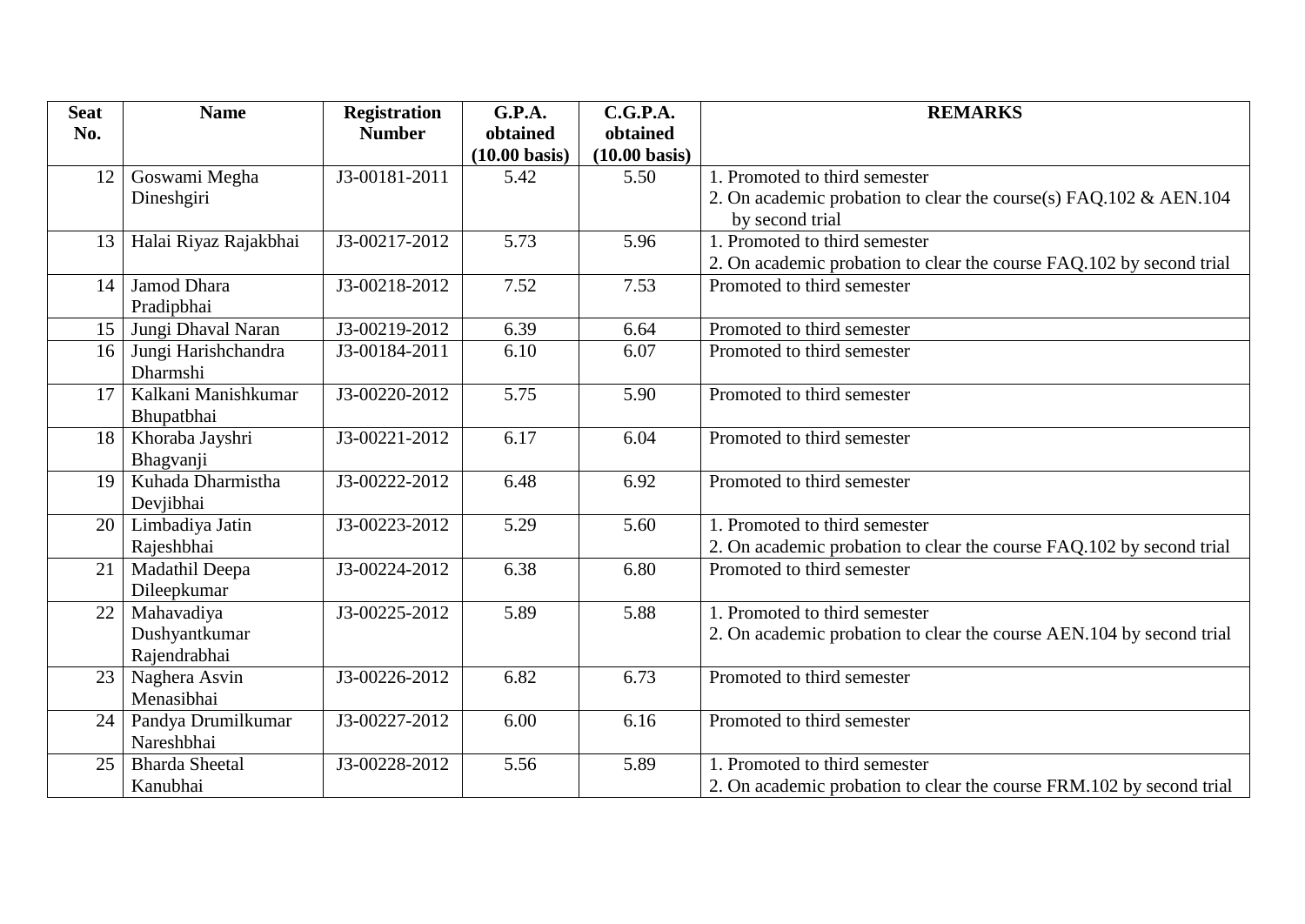| <b>Seat</b><br>No. | <b>Name</b>                             | <b>Registration</b><br><b>Number</b> | <b>G.P.A.</b><br>obtained<br>$(10.00 \text{ basis})$ | C.G.P.A.<br>obtained<br>$(10.00 \text{ basis})$ | <b>REMARKS</b>                                                                                                           |
|--------------------|-----------------------------------------|--------------------------------------|------------------------------------------------------|-------------------------------------------------|--------------------------------------------------------------------------------------------------------------------------|
| 26                 | Bhayani Vishalkumar<br>Madhubhai        | J3-00229-2012                        | 6.87                                                 | 7.05                                            | Promoted to third semester                                                                                               |
| 27                 | Parmar Ashvinkumar<br>Velabhai          | J3-00230-2012                        | 6.50                                                 | 6.68                                            | Promoted to third semester                                                                                               |
| 28                 | Patel Sonal Nitinbhai                   | J3-00232-2012                        | 5.50                                                 | 5.68                                            | 1. Promoted to third semester<br>2. On academic probation to clear the course FAQ.102 by second trial                    |
| 29                 | Rathod Hasmukhbhai<br>Dilipbhai         | J3-00233-2012                        | 6.13                                                 | 6.09                                            | 1. Promoted to third semester<br>2. On academic probation to clear the course FAQ.102 by second trial                    |
| 30                 | Rathod Vishalbhai<br>Jodhabhai          | J3-00235-2012                        | 6.82                                                 | 7.29                                            | Promoted to third semester                                                                                               |
| 31                 | Sapra Dharmeshkumar<br>Himmatbhai       | J3-00236-2012                        | 6.62                                                 | 6.72                                            | Promoted to third semester                                                                                               |
| 32                 | Sikotariya<br>Sanishthakumar Haresh     | J3-00237-2012                        | 5.96                                                 | 6.04                                            | 1. Promoted to third semester<br>2. On academic probation to clear the course FAQ.102 by second trial                    |
| 33                 | Solanki Lalji Chunilal                  | J3-00238-2012                        | 6.11                                                 | 6.07                                            | Promoted to third semester                                                                                               |
| 34                 | Solanki Rahul<br>Khodabhai              | J3-00239-2012                        | 7.79                                                 | 8.04                                            | Promoted to third semester                                                                                               |
| 35                 | <b>Tandel Rutvikkumar</b><br>Pravinbhai | J3-00240-2012                        | 7.80                                                 | 7.84                                            | Promoted to third semester                                                                                               |
| 36                 | Vadhel Kalpeshbhai<br>Govindbhai        | J3-00241-2012                        | 6.13                                                 | 6.27                                            | Promoted to third semester                                                                                               |
| 37                 | Vagh Bharatkumar<br>Hareshbhai          | J3-00242-2012                        | 4.83                                                 | 5.41                                            | 1. Promoted to third semester<br>2. On academic probation to clear the course(s) $FAQ.102 \& AEN.104$<br>by second trial |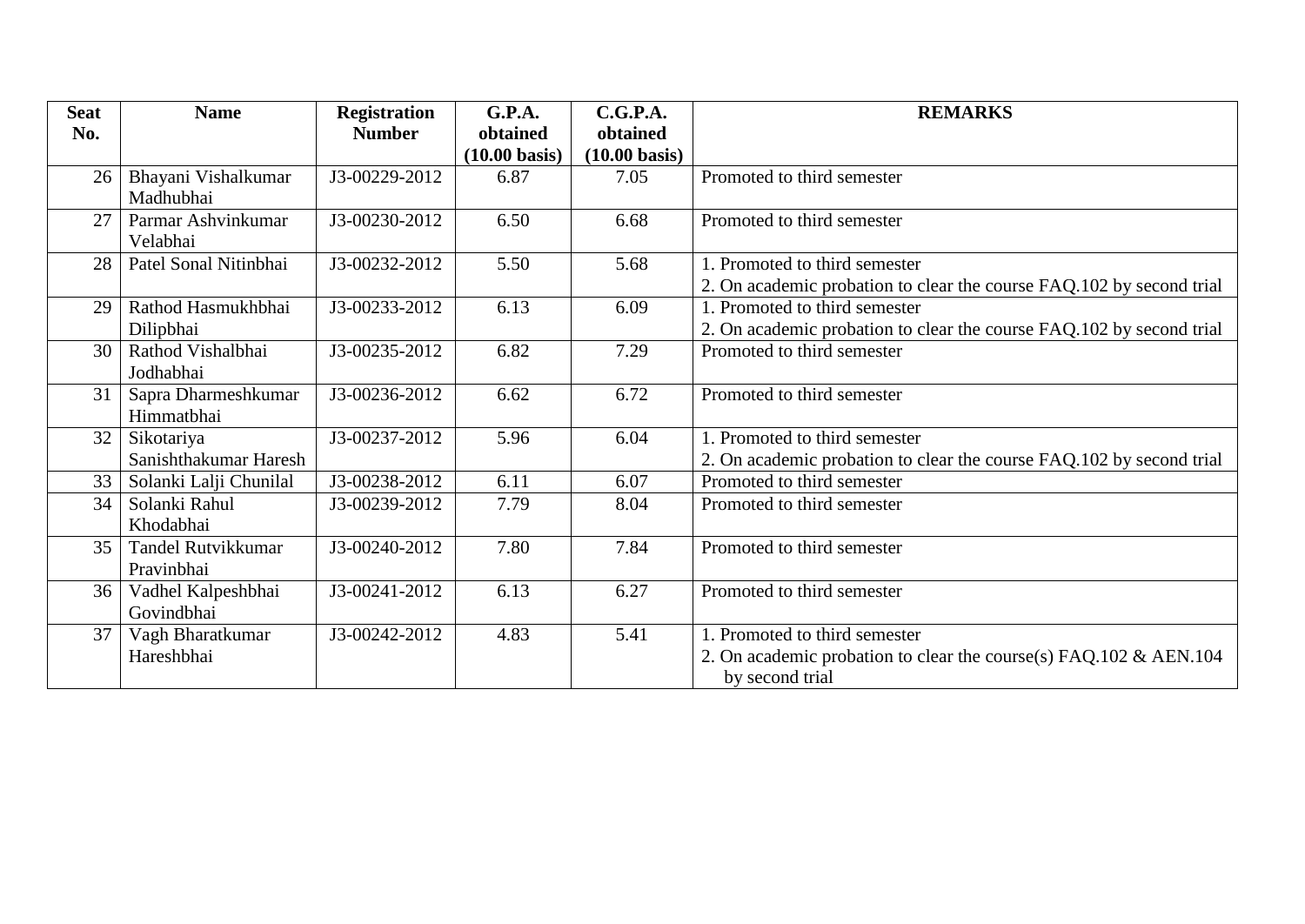| <b>Seat</b> | <b>Name</b>   | <b>Registration</b> | G.P.A.                  | C.G.P.A.                | <b>REMARKS</b>             |
|-------------|---------------|---------------------|-------------------------|-------------------------|----------------------------|
| No.         |               | <b>Number</b>       | obtained                | obtained                |                            |
|             |               |                     | $(10.00 \text{ basis})$ | $(10.00 \text{ basis})$ |                            |
| 38          | Vagh Sarman   | J3-00243-2012       | 7.57                    | 7.72                    | Promoted to third semester |
|             | Naranbhai     |                     |                         |                         |                            |
| 39          | Vaishya Sunil | J3-00244-2012       | 6.88                    | 7.00                    | Promoted to third semester |
|             | Dhanjibhai    |                     |                         |                         |                            |
| 40          | Vanavi Rajesh | J3-00166-2010       | 5.48                    | 5.48                    | Promoted to third semester |
|             | Jayantilal    |                     |                         |                         |                            |

No. JAU / REG / EXAM / T-5 / 3588-90 / 2013 **REGISTRAR** Date: 22 / 08 / 2013

### **Copy f.w.cs. to**:

1. The Principal & Dean, College of Fisheries Science, J.A.U., Veraval (5 copies).

2. The Director of Students' Welfare, JAU, Junagadh.

3. Table-4 of this office.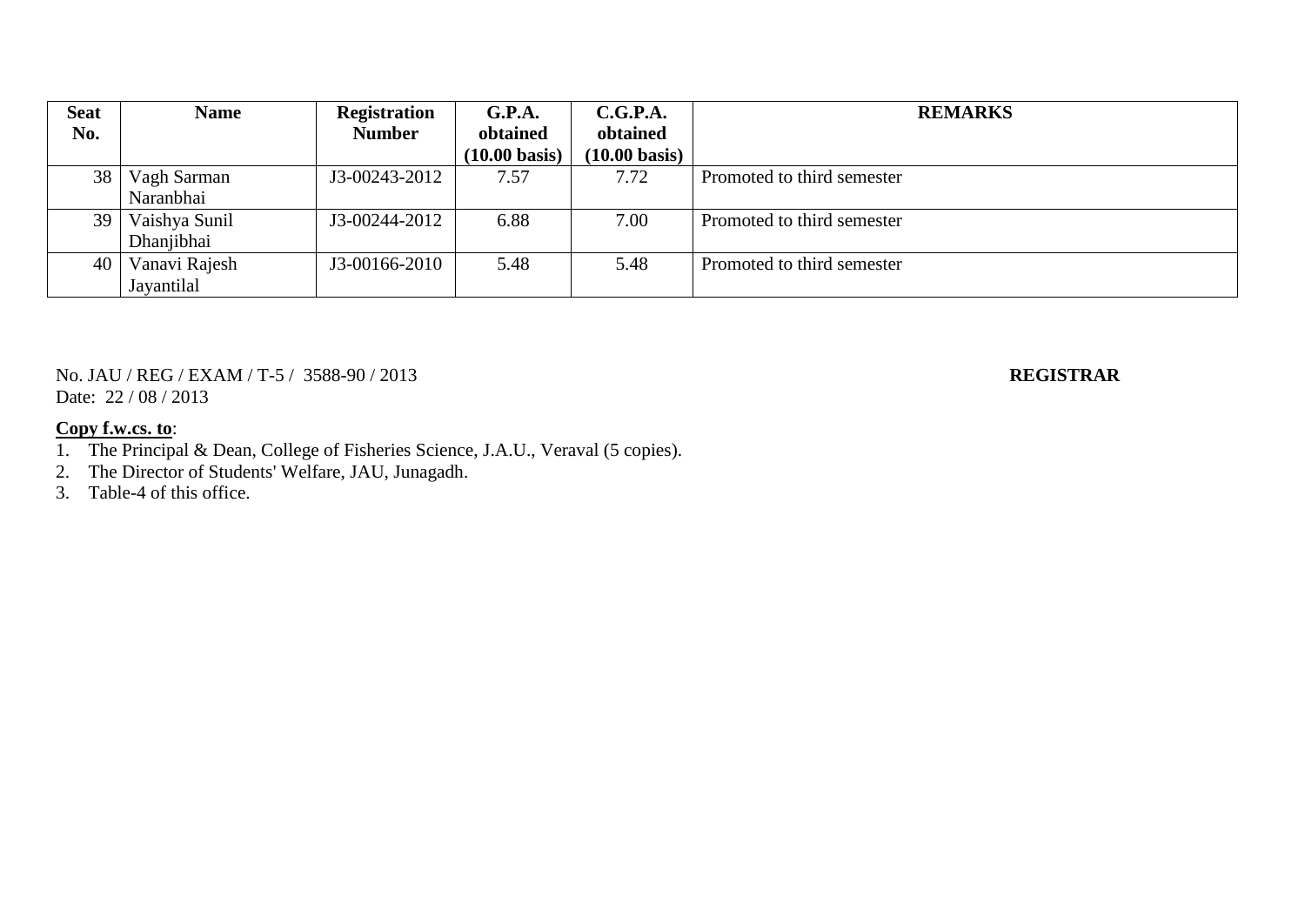

# **NOTIFICATION OF RESULT**

The result of **THIRD (NEW SUPPLE.)** semester of **B.F.Sc.** degree course examination conducted by the Junagadh Agricultural University in the month of **JUNE-2013** at College of Fisheries Science, JAU, Veraval is declared as under.

| <b>Seat</b> | <b>Name</b>          | <b>Registration</b> | G.P.A.                  | C.G.P.A.                | <b>REMARKS</b>                                                  |
|-------------|----------------------|---------------------|-------------------------|-------------------------|-----------------------------------------------------------------|
| No.         |                      | Number              | obtained                | obtained                |                                                                 |
|             |                      |                     | $(10.00 \text{ basis})$ | $(10.00 \text{ basis})$ |                                                                 |
|             | Shrimali Lomeshkumar | J3-00128-2009       | 5.64                    | 5.69                    | . Promoted to fifth semester                                    |
|             | Pravinkumar          |                     |                         |                         | 2. He has to clear the course(s) FRM.202 $\&$ BSH.202 of fourth |
|             |                      |                     |                         |                         | semester by second trial                                        |

No. JAU / REG / EXAM / T-5 / 3591-93 / 2013 **REGISTRAR** Date: 22 / 08 / 2013

- 1. The Principal & Dean, College of Fisheries Science, J.A.U., Veraval (5 copies).
- 2. The Director of Students' Welfare, JAU, Junagadh.
- 3. Table-4 of this office.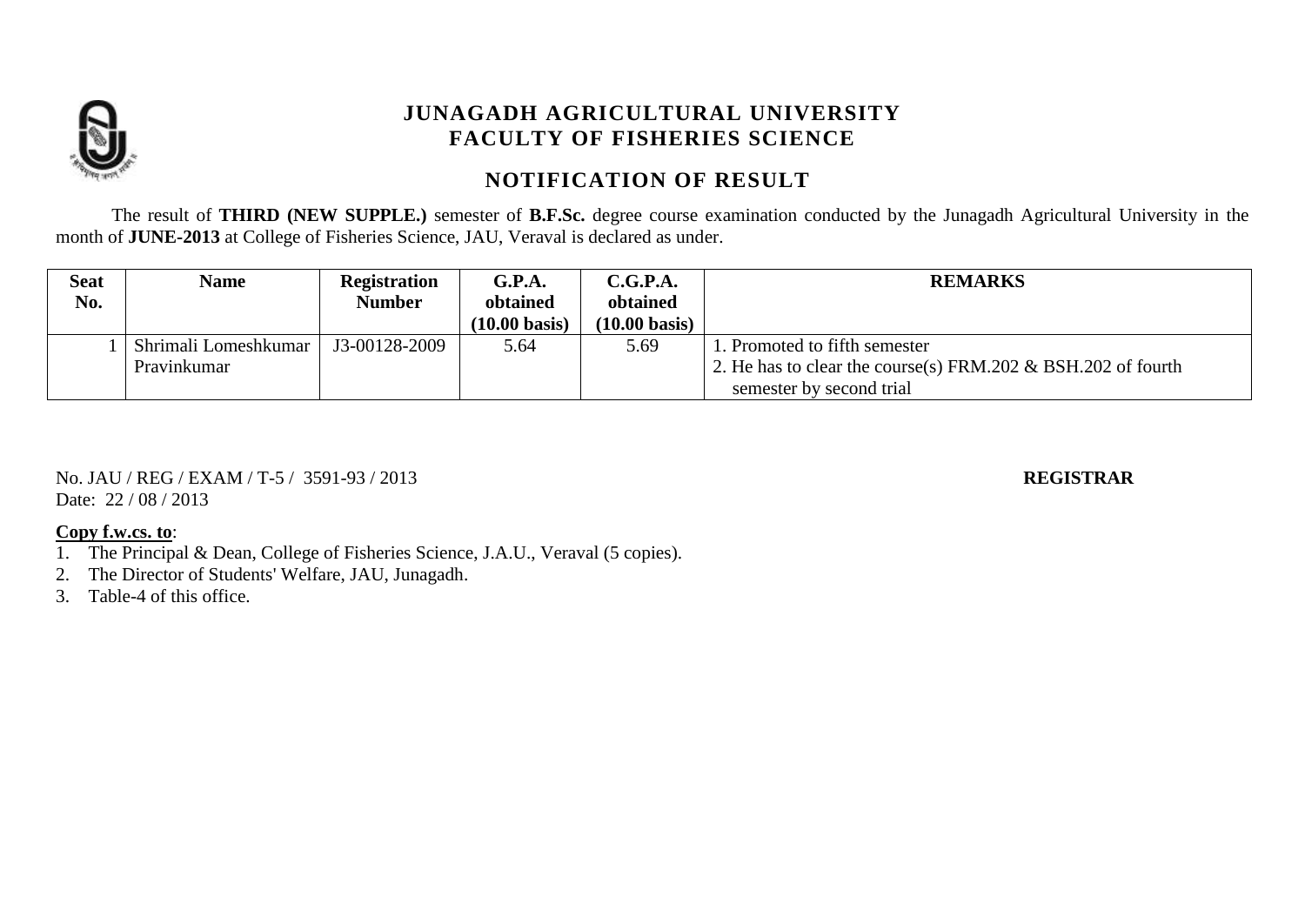

# **NOTIFICATION OF RESULT**

The result of **FOURTH (NEW REGU.)** semester of **B.F.Sc.** degree course examination conducted by the Junagadh Agricultural University in the month of **JUNE-2013** at College of Fisheries Science, JAU, Veraval is declared as under.

| <b>Seat</b>    | <b>Name</b>              | <b>Registration</b> | G.P.A.                  | C.G.P.A.                | <b>REMARKS</b>                                                          |
|----------------|--------------------------|---------------------|-------------------------|-------------------------|-------------------------------------------------------------------------|
| No.            |                          | <b>Number</b>       | obtained                | obtained                |                                                                         |
|                |                          |                     | $(10.00 \text{ basis})$ | $(10.00 \text{ basis})$ |                                                                         |
|                | Agravat Kuldipkumar      | J3-00170-2011       | 5.70                    | 6.21                    | 1. Promoted to fifth semester                                           |
|                | Rajeshbhai               |                     |                         |                         | 2. On academic probation to clear the course FAQ.206 by second<br>trial |
| $\overline{2}$ | Anjali Pushp             | J3-00171-2011       | 8.71                    | 8.82                    | Promoted to fifth semester                                              |
| 3              | <b>Bhadresa Ronak</b>    | J3-00136-2010       | 5.71                    | 5.57                    | Promoted to fifth semester                                              |
|                | Damodarbhai              |                     |                         |                         |                                                                         |
| 4              | Bhardava Rajesh          | J3-00173-2011       | 5.87                    | 5.99                    | Promoted to fifth semester                                              |
|                | Dhirajlal                |                     |                         |                         |                                                                         |
| 5              | <b>Bhil Bhaveshbhai</b>  | J3-00174-2011       | 5.70                    | 5.73                    | 1. Promoted to fifth semester                                           |
|                | Bharatbhai               |                     |                         |                         | 2. On academic probation to clear the course BSH.202 by second          |
|                |                          |                     |                         |                         | trial                                                                   |
| 6              | Chauhan Moin Basirbhai   | J3-00138-2010       | 5.73                    | 5.87                    | 1. Promoted to fifth semester                                           |
|                |                          |                     |                         |                         | 2. On academic probation to clear the course BSH.202 by second          |
|                |                          |                     |                         |                         | trial                                                                   |
| $\mathbf{r}$   | Chauhan                  | J3-00175-2011       | 7.63                    | 7.78                    | Promoted to fifth semester                                              |
|                | Yashodhankumar           |                     |                         |                         |                                                                         |
|                | Hareshkumar              |                     |                         |                         |                                                                         |
|                | Divya Mol K.K            | J3-00179-2011       | 8.52                    | 8.59                    | Promoted to fifth semester                                              |
| 9              | Fofandi Kalpesh          | J3-00180-2011       | 6.05                    | 6.40                    | Promoted to fifth semester                                              |
|                | Lakhambhai               |                     |                         |                         |                                                                         |
| 10             | Gohil Ajaysinh           | J3-00182-2011       | 5.60                    | 5.69                    | 1. Promoted to fifth semester                                           |
|                | Kishorsinh               |                     |                         |                         | 2. On academic probation to clear the course BSH.202 by second          |
|                |                          |                     |                         |                         | trial                                                                   |
|                | Gohil Kapilbhai Lalabhai | J3-00183-2011       | 6.13                    | 6.22                    | Promoted to fifth semester                                              |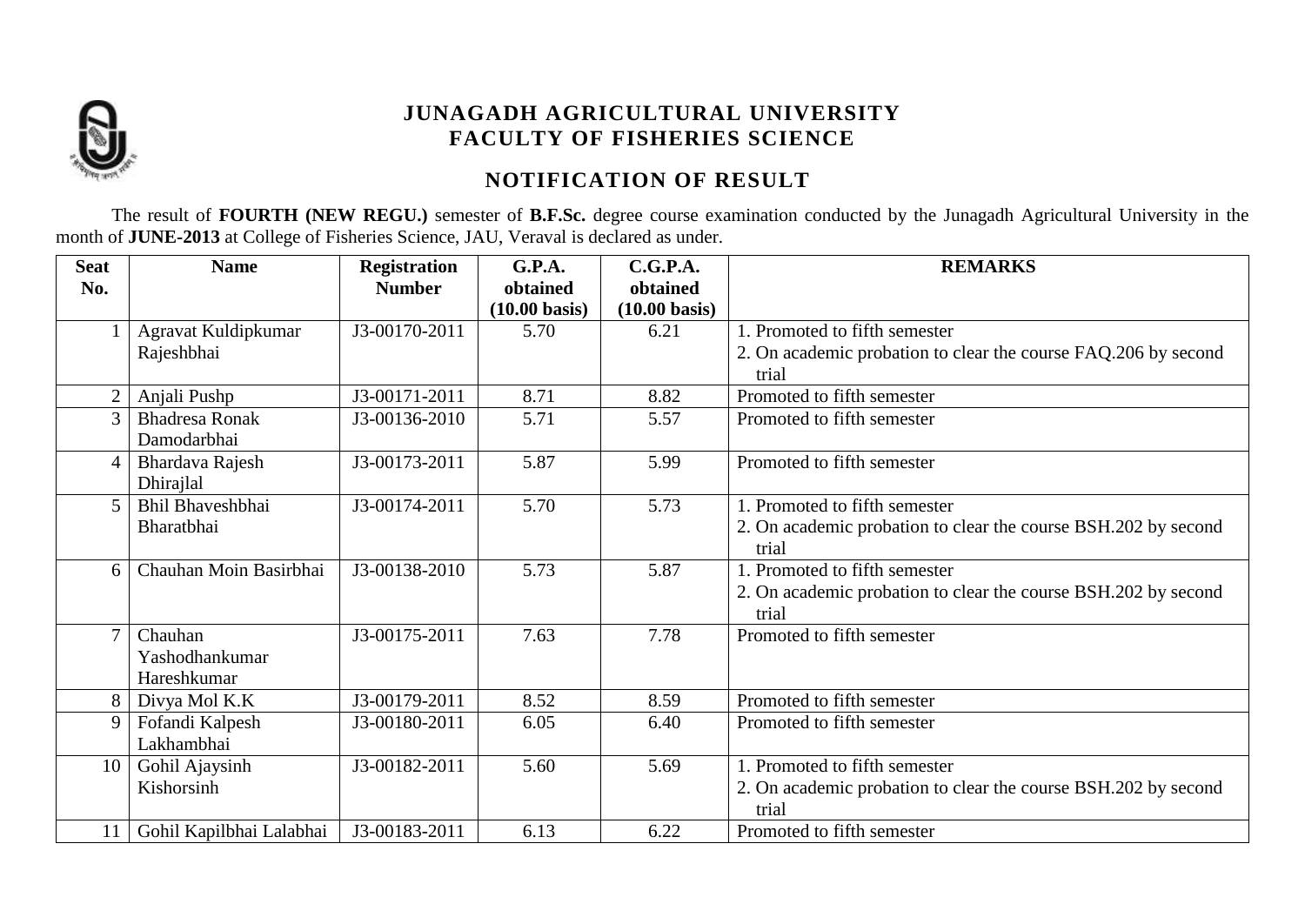| <b>Seat</b> | <b>Name</b>             | <b>Registration</b> | G.P.A.                  | C.G.P.A.                | <b>REMARKS</b>                                                          |
|-------------|-------------------------|---------------------|-------------------------|-------------------------|-------------------------------------------------------------------------|
| No.         |                         | <b>Number</b>       | obtained                | obtained                |                                                                         |
|             |                         |                     | $(10.00 \text{ basis})$ | $(10.00 \text{ basis})$ |                                                                         |
| 12          | Karetha Ravikumar       | J3-00185-2011       | 5.45                    | 5.94                    | 1. Promoted to fifth semester                                           |
|             | Bhikhubhai              |                     |                         |                         | 2. On academic probation to clear the course FRM.202 by second<br>trial |
| 13          | Khaniya Anil            | J3-00186-2011       | 6.46                    | 6.18                    | Promoted to fifth semester                                              |
|             | Rameshbhai              |                     |                         |                         |                                                                         |
| 14          | <b>Muchhal Haresh</b>   | J3-00151-2010       | 6.43                    | 5.95                    | Promoted to fifth semester                                              |
|             | Dayabhai                |                     |                         |                         |                                                                         |
| 15          | Muchhaliya Kuldipkumar  | J3-00189-2011       | 7.40                    | 7.01                    | Promoted to fifth semester                                              |
|             | Jesukhbhai              |                     |                         |                         |                                                                         |
| 16          | Parmar Sudhir Keshubhai | J3-00191-2011       | 5.47                    | 5.72                    | 1. Promoted to fifth semester                                           |
|             |                         |                     |                         |                         | 2. On academic probation to clear the course BSH.202 by second<br>trial |
| 17          | Patadiya Dhaval         | J3-00192-2011       | 6.97                    | 7.11                    | Promoted to fifth semester                                              |
|             | Sureshbhai              |                     |                         |                         |                                                                         |
| 18          | Patal Ashwin Ugabhai    | J3-00193-2011       | 6.15                    | 6.09                    | Promoted to fifth semester                                              |
| 19          | Pathan Juned Javed      | J3-00195-2011       | 7.29                    | 7.05                    | Promoted to fifth semester                                              |
| 20          | Rathod Gopalkumar       | J3-00196-2011       | 7.02                    | 6.84                    | Promoted to fifth semester                                              |
|             | Devsibhai               |                     |                         |                         |                                                                         |
| 21          | Raval Jay Atulkumar     | J3-00197-2011       | 6.29                    | 6.13                    | Promoted to fifth semester                                              |
| 22          | Shrimali Lomeshkumar    | J3-00128-2009       | 5.17                    | 5.57                    | 1. Promoted to fifth semester                                           |
|             | Pravinkumar             |                     |                         |                         | 2. On academic probation to clear the course(S) FRM.202 $\&$            |
|             |                         |                     |                         |                         | BSH.202 by second trial                                                 |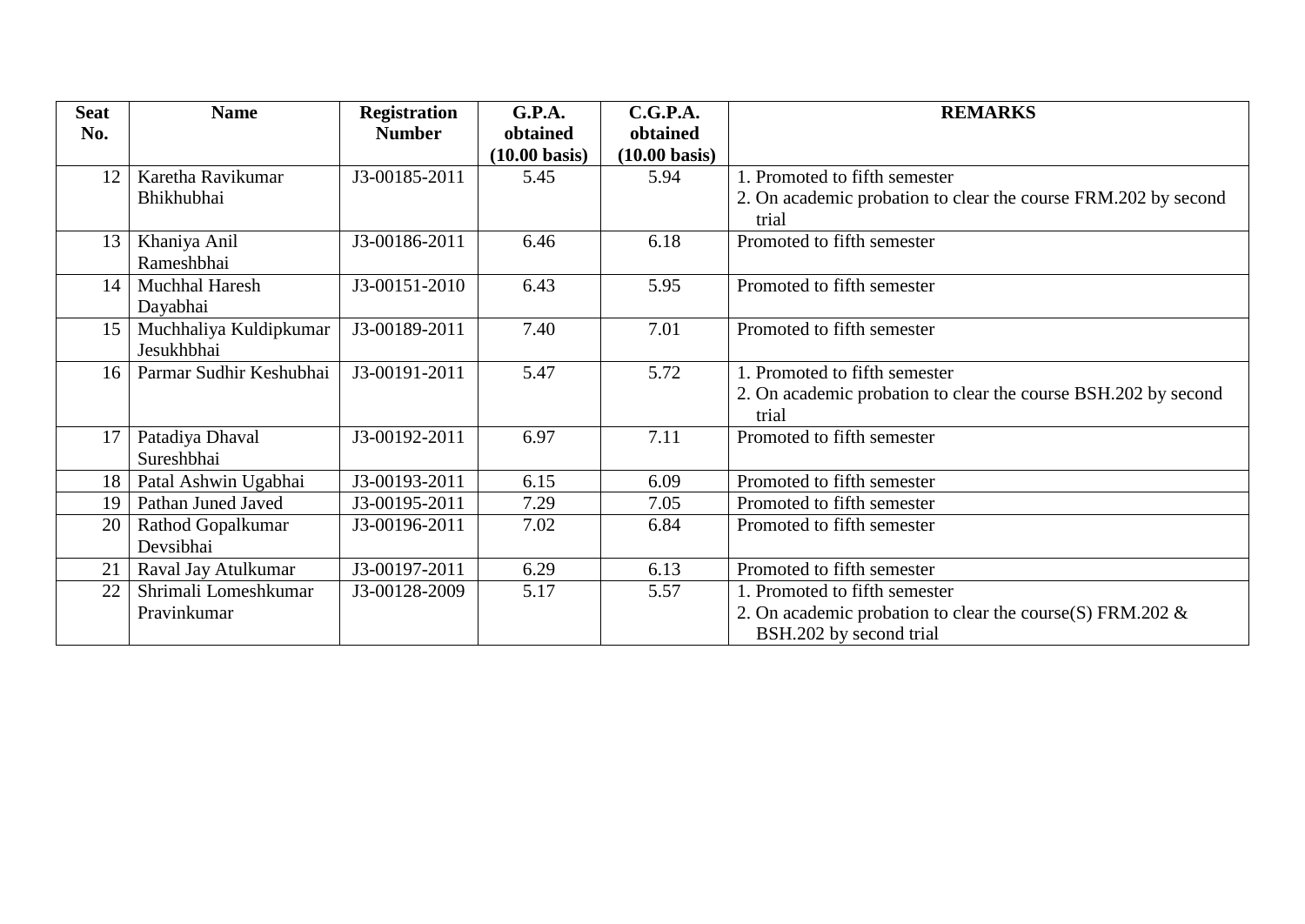| <b>Seat</b> | <b>Name</b>              | <b>Registration</b> | G.P.A.                  | C.G.P.A.                | <b>REMARKS</b>             |
|-------------|--------------------------|---------------------|-------------------------|-------------------------|----------------------------|
| No.         |                          | <b>Number</b>       | obtained                | obtained                |                            |
|             |                          |                     | $(10.00 \text{ basis})$ | $(10.00 \text{ basis})$ |                            |
| 23          | Solanki Piyush Jiva      | J3-00199-2011       | 5.94                    | 5.98                    | Promoted to fifth semester |
| 24          | Sonia                    | J3-00200-2011       | 8.89                    | 8.94                    | Promoted to fifth semester |
| 25          | Tandel Jitendrakumar     | J3-00201-2011       | 7.87                    | 7.06                    | Promoted to fifth semester |
|             | Thakorbhai               |                     |                         |                         |                            |
| 26          | Vadhel Nirali Pradipbhai | J3-00202-2011       | 6.73                    | 6.71                    | Promoted to fifth semester |

No. JAU / REG / EXAM / T-5 / 3594-96 / 2013 **REGISTRAR** Date:  $22 / 08 / 2013$ 

- 1. The Principal & Dean, College of Fisheries Science, J.A.U., Veraval (5 copies).
- 2. The Director of Students' Welfare, JAU, Junagadh.
- 3. Table-4 of this office.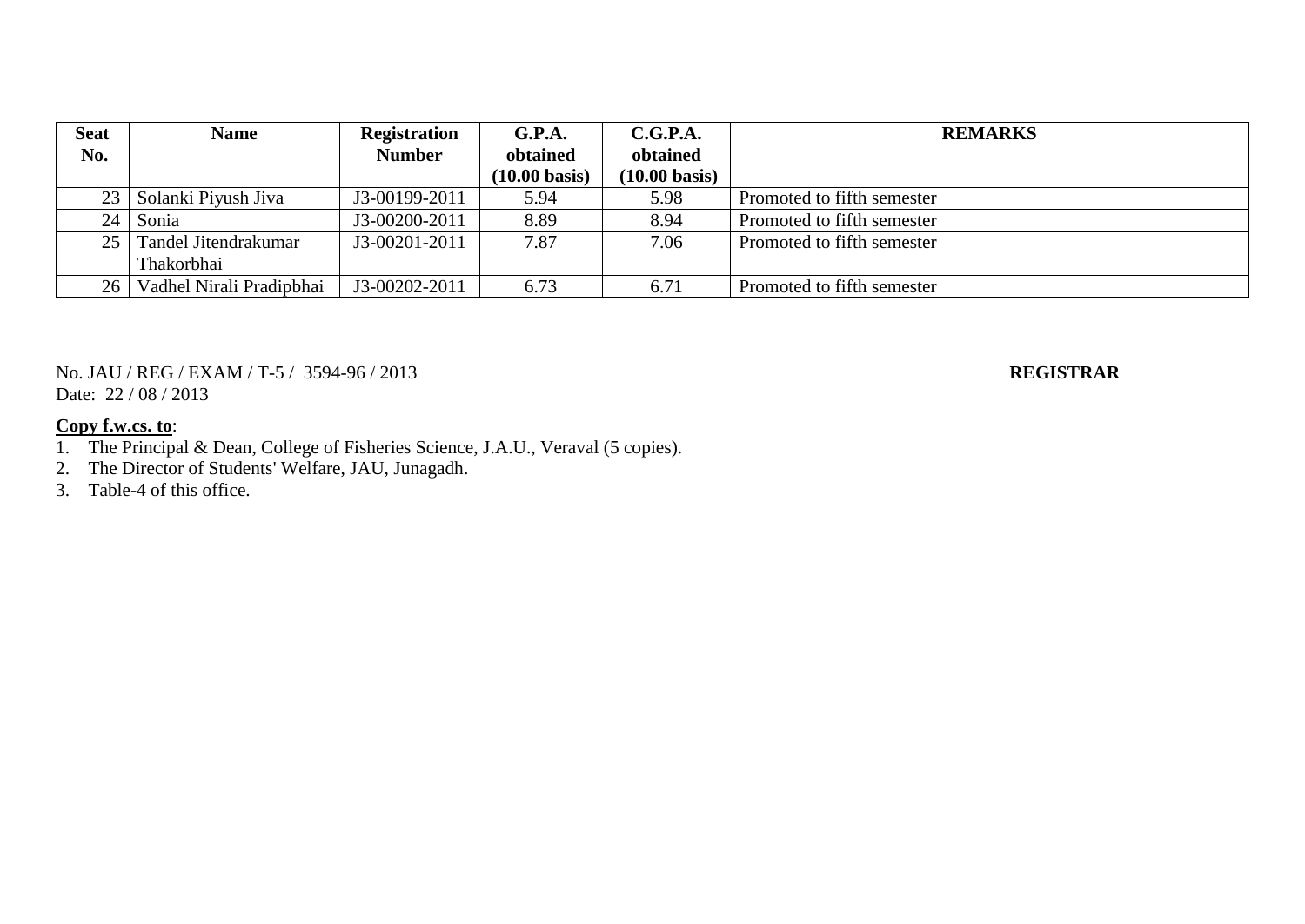

## **NOTIFICATION OF RESULT**

The result of **FIFTH (NEW SUPPLE.)** semester of **B.F.Sc.** degree course examination conducted by the Junagadh Agricultural University in the month of **JUNE-2013** at College of Fisheries Science, JAU, Veraval is declared as under.

| <b>Seat</b>    | <b>Name</b>           | <b>Registration</b> | G.P.A.                  | C.G.P.A.                | <b>REMARKS</b>             |
|----------------|-----------------------|---------------------|-------------------------|-------------------------|----------------------------|
| No.            |                       | <b>Number</b>       | obtained                | obtained                |                            |
|                |                       |                     | $(10.00 \text{ basis})$ | $(10.00 \text{ basis})$ |                            |
|                | Fofandi Yogesh        | J3-00143-2010       | 5.94                    | 6.08                    | Promoted to sixth semester |
|                | Nagindas              |                     |                         |                         |                            |
| 2 <sup>1</sup> | Gohil Dilipsinh       | J3-00144-2010       | 6.25                    | 6.09                    | Promoted to sixth semester |
|                | Balvantsinh           |                     |                         |                         |                            |
| 3 <sup>1</sup> | Makrani Aunraza       | J3-00088-2008       | 5.86                    | 5.81                    | Promoted to sixth semester |
|                | Abdulkarim            |                     |                         |                         |                            |
|                | Sisodia Anju Aligbhai | J3-00165-2010       | 6.26                    | 6.15                    | Promoted to sixth semester |
|                | Solanki Ravikumar     | J3-00129-2009       | 5.87                    | 5.64                    | Promoted to sixth semester |
|                | Meghajibhai           |                     |                         |                         |                            |
| 6 <sup>1</sup> | Vasava Rajesh         | J3-00167-2010       | 6.20                    | 6.29                    | Promoted to sixth semester |
|                | Jayantibhai           |                     |                         |                         |                            |

No. JAU / REG / EXAM / T-5 / 3597-99 / 2013 **REGISTRAR** Date: 22 / 08 / 2013

- 1. The Principal & Dean, College of Fisheries Science, J.A.U., Veraval (5 copies).
- 2. The Director of Students' Welfare, JAU, Junagadh.
- 3. Table-4 of this office.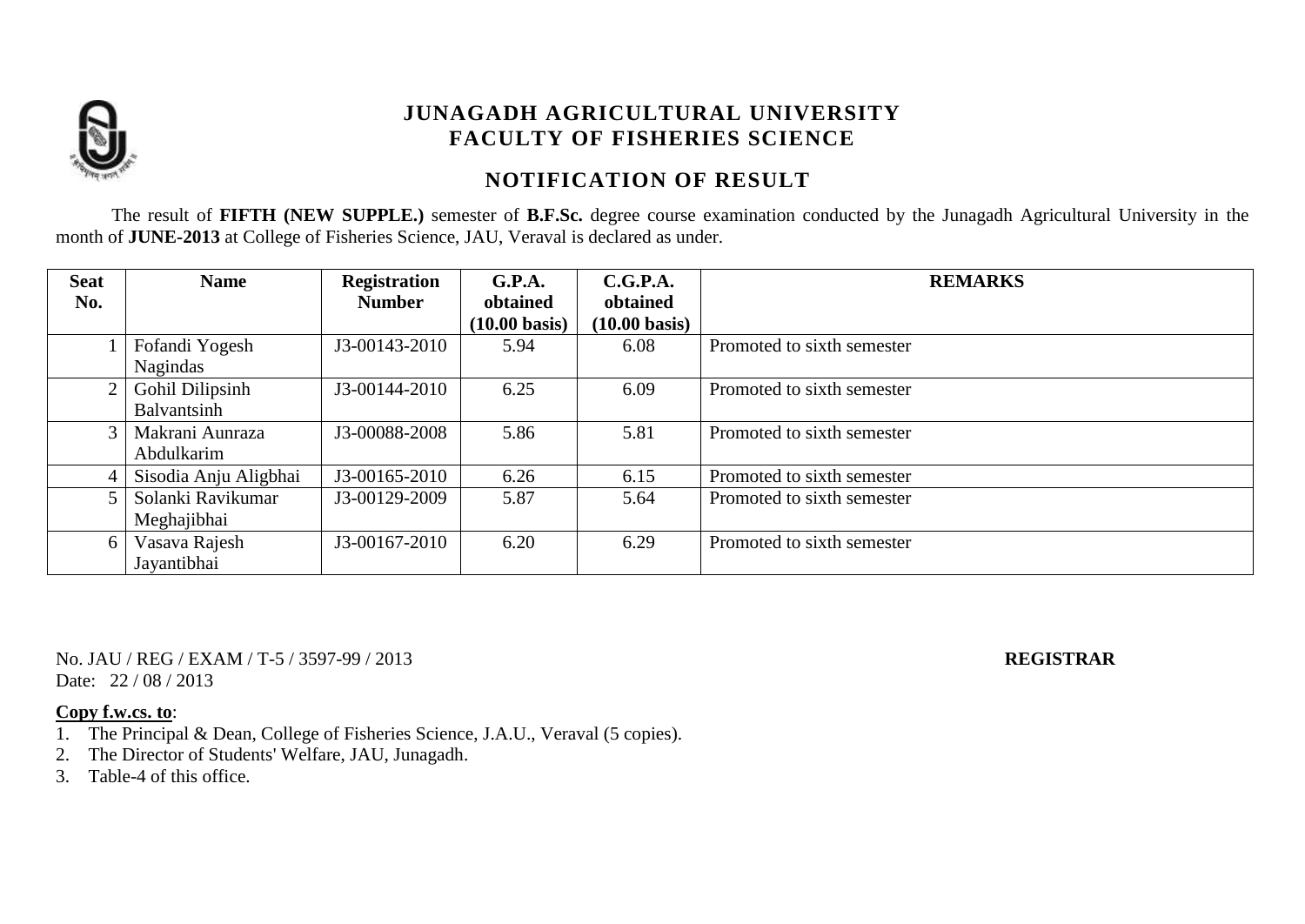

# **NOTIFICATION OF RESULT**

The result of **SIXTH (NEW REGU.)** semester of **B.F.Sc.** degree course examination conducted by the Junagadh Agricultural University in the month of **JUNE-2013** at College of Fisheries Science, JAU, Veraval is declared as under.

| <b>Seat</b>    | <b>Name</b>           | <b>Registration</b> | G.P.A.                  | C.G.P.A.                | <b>REMARKS</b>                                                                       |
|----------------|-----------------------|---------------------|-------------------------|-------------------------|--------------------------------------------------------------------------------------|
| No.            |                       | <b>Number</b>       | obtained                | obtained                |                                                                                      |
|                |                       |                     | $(10.00 \text{ basis})$ | $(10.00 \text{ basis})$ |                                                                                      |
|                | Chavda Hetal          | J3-00139-2010       | 7.42                    | 7.64                    | Promoted to seventh semester                                                         |
|                | Khimjibhai            |                     |                         |                         |                                                                                      |
| $\overline{2}$ | Fofandi Yogesh        | J3-00143-2010       | 5.95                    | 6.06                    | Promoted to seventh semester                                                         |
|                | Nagindas              |                     |                         |                         |                                                                                      |
|                | Gohil Dilipsinh       | J3-00144-2010       | 6.10                    | 6.09                    | 1. Promoted to seventh semester                                                      |
|                | Balvantsinh           |                     |                         |                         | 2. On academic probation to clear the course FAQ.302 by second trial                 |
| 4              | Lakhadhir Dipeeka     | J3-00146-2010       | 7.96                    | 7.20                    | Promoted to seventh semester                                                         |
|                | Dineshbhai            |                     |                         |                         |                                                                                      |
|                | Makrani Aunraza       | J3-00088-2008       | 5.59                    | 5.78                    | 1. Promoted to seventh semester                                                      |
|                | Abdulkarim            |                     |                         |                         | 2. On academic probation to clear the course(S) FAQ.302 & FRM.302<br>by second trial |
|                | Masani Milan Nagindas | J3-00148-2010       | 7.40                    | 7.52                    | Promoted to seventh semester                                                         |
|                | Mori Yogeshkumar      | J3-00150-2010       | 6.86                    | 7.02                    | Promoted to seventh semester                                                         |
|                | Abhesingh             |                     |                         |                         |                                                                                      |
|                | Panja Tehseen Hamid   | J3-00152-2010       | 7.65                    | 7.73                    | Promoted to seventh semester                                                         |
| 9              | Raju Ram              | J3-00156-2010       | 7.82                    | 8.22                    | Promoted to seventh semester                                                         |
| 10             | Sakshi Kumari         | J3-00160-2010       | 7.02                    | 6.81                    | Promoted to seventh semester                                                         |
| 11             | Shibli Shailendra     | J3-00163-2010       | 8.85                    | 8.74                    | Promoted to seventh semester                                                         |
| 12             | Shyam Kumar           | J3-00164-2010       | 7.87                    | 8.06                    | Promoted to seventh semester                                                         |
| 13             | Sisodia Anju Aligbhai | J3-00165-2010       | 5.97                    | 6.12                    | Promoted to seventh semester                                                         |
| 14             | Solanki Ravikumar     | J3-00129-2009       | 5.56                    | 5.63                    | 1. Promoted to seventh semester                                                      |
|                | Meghajibhai           |                     |                         |                         | 2. On academic probation to clear the course FAQ.302 by second trial                 |